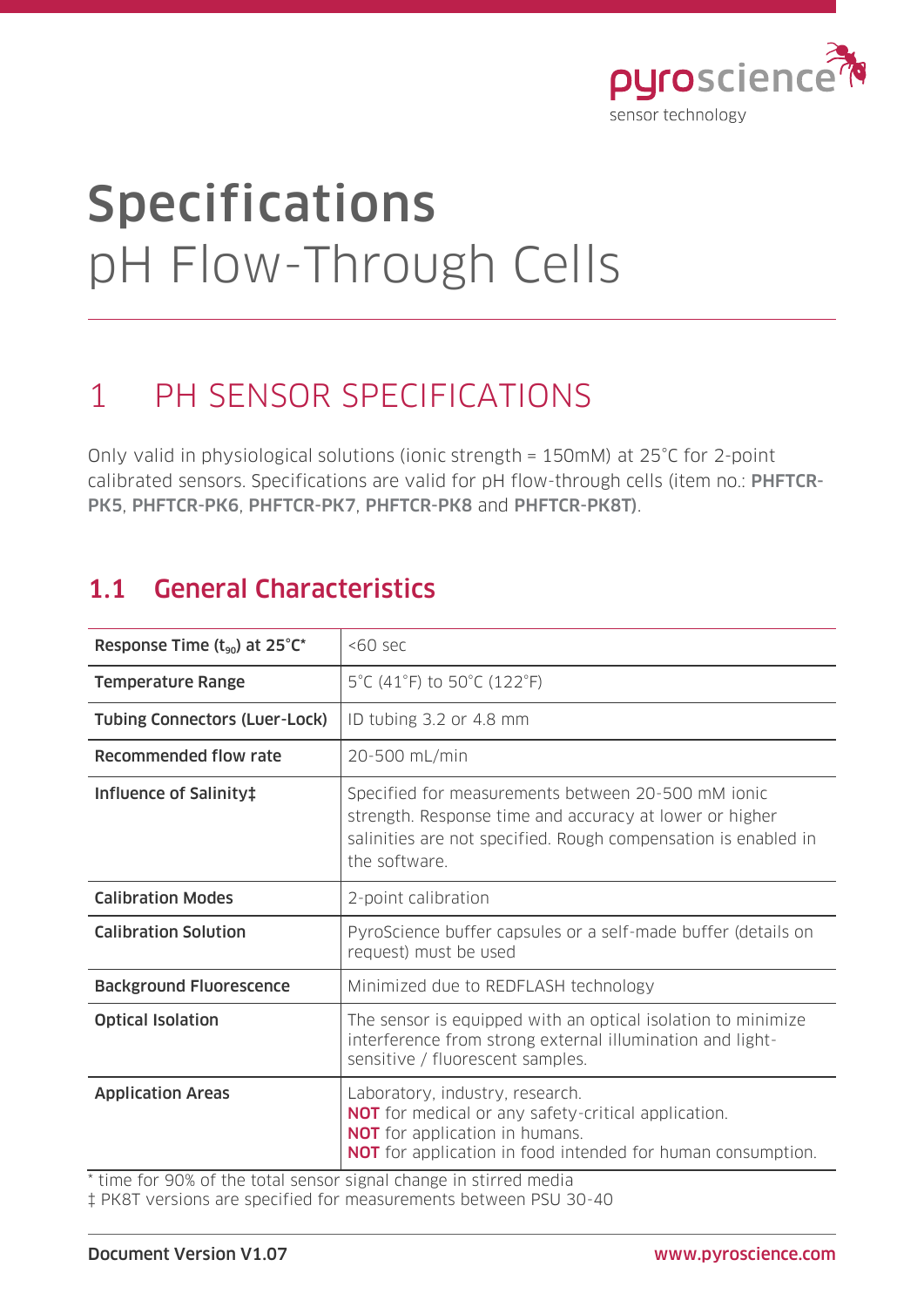### 1.2 Specifications

#### PK5 - Version

| <b>Specifications</b>       |                                    |
|-----------------------------|------------------------------------|
| Item No.                    | <b>PHFTCR-PK5</b>                  |
| <b>Measuring Range</b>      | $4.0 - 6.0$                        |
| Accuracy at pH 5.0          | ± 0.05 after 2-point calibration   |
| <b>Resolution</b> at pH 5.0 | 0.003                              |
| <b>Drift</b> at $pH$ 5.0    | $<$ 0.005 / day at 25 $^{\circ}$ C |

#### PK6 - Version

| <b>Specifications</b>       |                                    |
|-----------------------------|------------------------------------|
| Item No.                    | <b>PHFTCR-PK6</b>                  |
| <b>Measuring Range</b>      | $5.0 - 7.0$                        |
| <b>Accuracy</b> at pH 6.0   | ± 0.05 after 2-point calibration   |
| <b>Resolution</b> at pH 6.0 | 0.003                              |
| <b>Drift</b> at $pH 6.0$    | $<$ 0.005 / day at 25 $^{\circ}$ C |

#### PK7 - Version

| <b>Specifications</b>       |                                    |
|-----------------------------|------------------------------------|
| Item No.                    | <b>PHFTCR-PK7</b>                  |
| <b>Measuring Range</b>      | $6.0 - 8.0$                        |
| Accuracy at pH 7.0          | ± 0.05 after 2-point calibration   |
| <b>Resolution</b> at pH 7.0 | 0.003                              |
| Drift at pH 7.0             | $<$ 0.005 / day at 25 $^{\circ}$ C |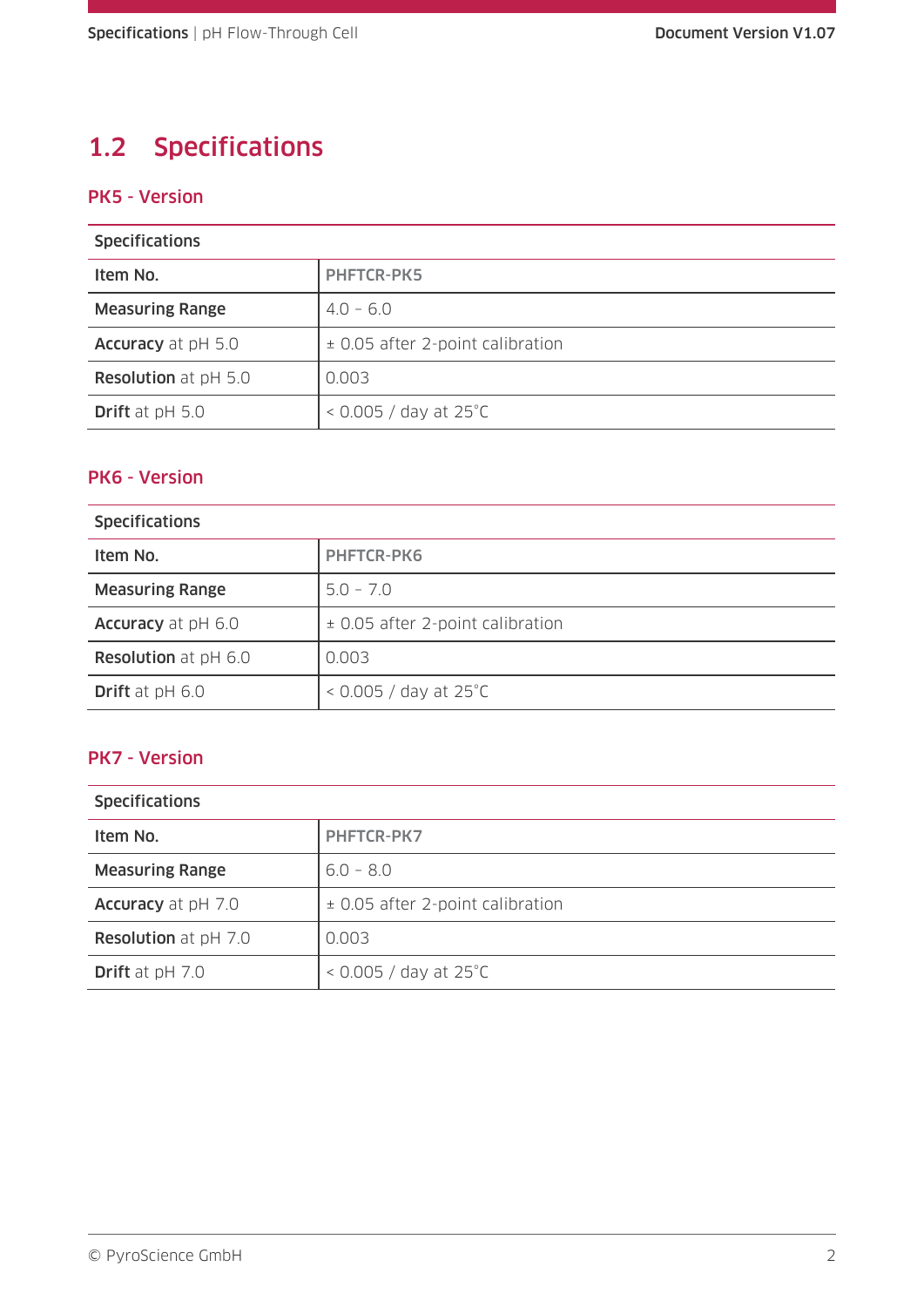#### PK8 - Version

| <b>Specifications</b>       |                                    |
|-----------------------------|------------------------------------|
| Item No.                    | <b>PHFTCR-PK8</b>                  |
| <b>Measuring Range</b>      | $7.0 - 9.0$                        |
| Accuracy at pH 8.0          | ± 0.05 after 2-point calibration   |
| <b>Resolution</b> at pH 8.0 | 0.003                              |
| <b>Drift</b> at $pH 8.0$    | $<$ 0.005 / day at 25 $^{\circ}$ C |

#### PK8T - Version

| <b>Specifications</b>        |                                      |
|------------------------------|--------------------------------------|
| Item No.                     | <b>PHFTCR-PK8T</b>                   |
| pH Scale                     | Factory calibrated on pH total scale |
| <b>Measuring Range</b>       | $70 - 90$                            |
| <b>Accuracy</b> at pHT 8.0   | ± 0.05 after 2-point calibration     |
| <b>Resolution</b> at pHT 8.0 | 0.003                                |
| <b>Drift</b> at $pH_7 8.0$   | $<$ 0.005 / day at 25 $^{\circ}$ C   |
| Influence of Salinity        | Negligible between PSU 30 and 40     |

# 2 APPLICABILITY AND CROSS-SENSITIVITY

|                                                                  | <b>Applicability</b> | <b>Cross-Sensitivity</b> | NO Cross-Sensitivity |
|------------------------------------------------------------------|----------------------|--------------------------|----------------------|
| <b>Water/Aqueous solutions</b>                                   | X                    |                          |                      |
| Diluted Ethanol (<5%)                                            | short-term           |                          |                      |
| Other organic solvents                                           |                      | X                        |                      |
| <b>Charged surfactants</b><br>(e.g. sodium dodecyl sulfate)      |                      | X                        |                      |
| Calibration buffers for pH electrodes                            |                      | X                        |                      |
| Uncharged antifoam agents (e.g.<br>polyethylene glycol, Tween80) |                      |                          | Χ                    |
| Phenol red                                                       |                      |                          | Χ                    |